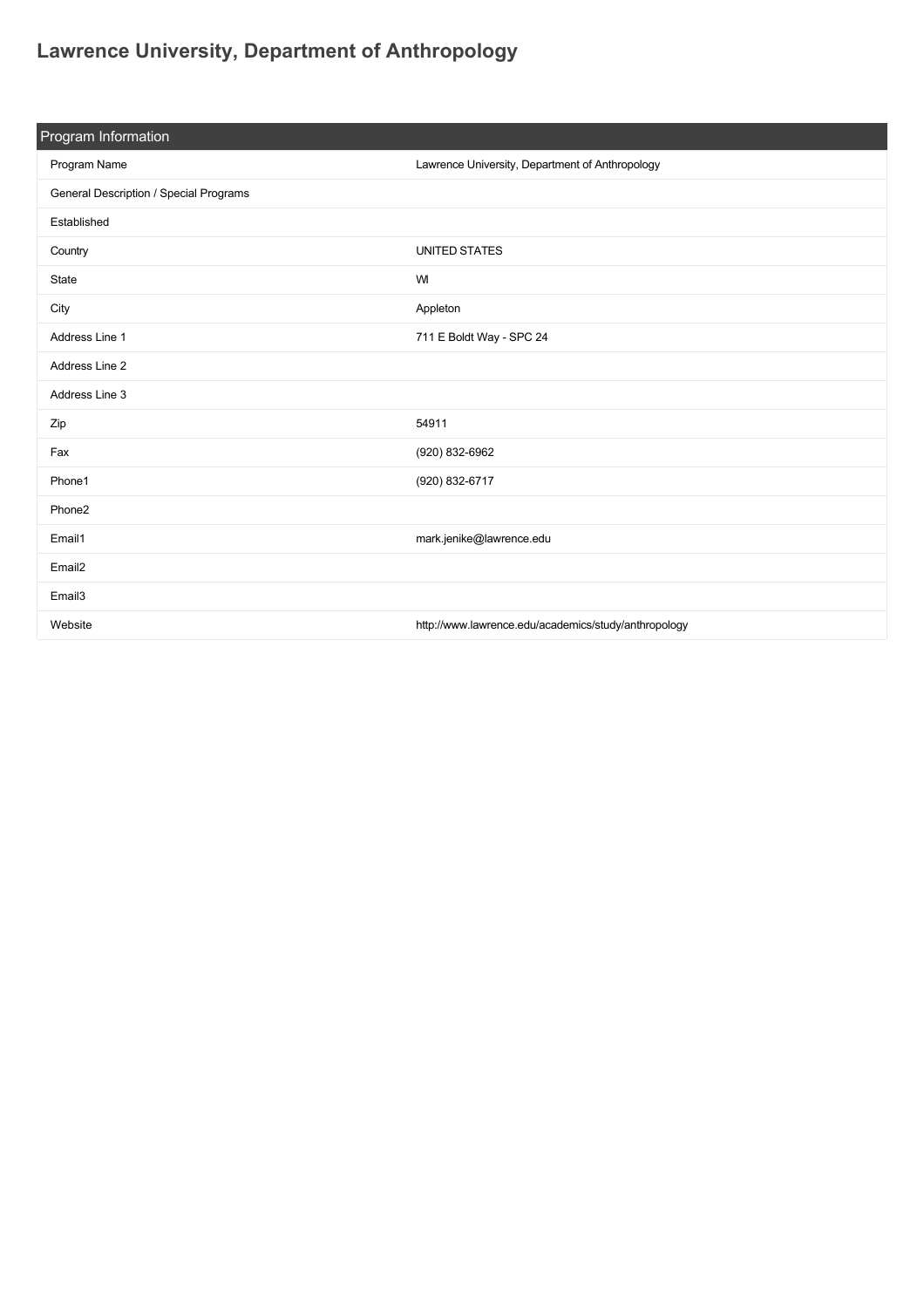| Program Details               |                                                                                                                                                                                                                                                                                                                                                                                                                                                                                                                                                                                              |
|-------------------------------|----------------------------------------------------------------------------------------------------------------------------------------------------------------------------------------------------------------------------------------------------------------------------------------------------------------------------------------------------------------------------------------------------------------------------------------------------------------------------------------------------------------------------------------------------------------------------------------------|
| Degrees Offered               | Anthropology BA major, minor                                                                                                                                                                                                                                                                                                                                                                                                                                                                                                                                                                 |
| <b>Highest Degree Offered</b> | <b>BA/BS</b>                                                                                                                                                                                                                                                                                                                                                                                                                                                                                                                                                                                 |
| Certificates                  | • Museum Studies                                                                                                                                                                                                                                                                                                                                                                                                                                                                                                                                                                             |
| <b>BA/BS Field Areas</b>      | • Anthropology<br>• Archaeology<br>• Biological Anthropology<br>• Cultural Anthropology<br>• Linguistic Anthropology                                                                                                                                                                                                                                                                                                                                                                                                                                                                         |
| <b>Research Facilities</b>    | Extensive archaeology laboratory facilities; human energetics and nutrition lab.<br>Research and teaching collections with special emphasis on the prehistory and<br>historic archaeology of the Upper Great Lakes; ethnographic collections from<br>North America, Africa, New Guinea and Oceania. Anthropological library with<br>HRAF and special American and African collections. Opportunities for fieldwork<br>and study in Botswana, Jordan, Madagascar, India, the United Kingdom and<br>other areas through Off-Campus Programs<br>(http://www.lawrence.edu/academics/off-campus). |
| <b>Support Opportunities</b>  | Mason Fund Research and Training Awards; Mason Fund Off-Campus Study<br>Awards                                                                                                                                                                                                                                                                                                                                                                                                                                                                                                               |
| <b>Internships Available</b>  |                                                                                                                                                                                                                                                                                                                                                                                                                                                                                                                                                                                              |
| Internship Required           |                                                                                                                                                                                                                                                                                                                                                                                                                                                                                                                                                                                              |
| Certs Offered                 |                                                                                                                                                                                                                                                                                                                                                                                                                                                                                                                                                                                              |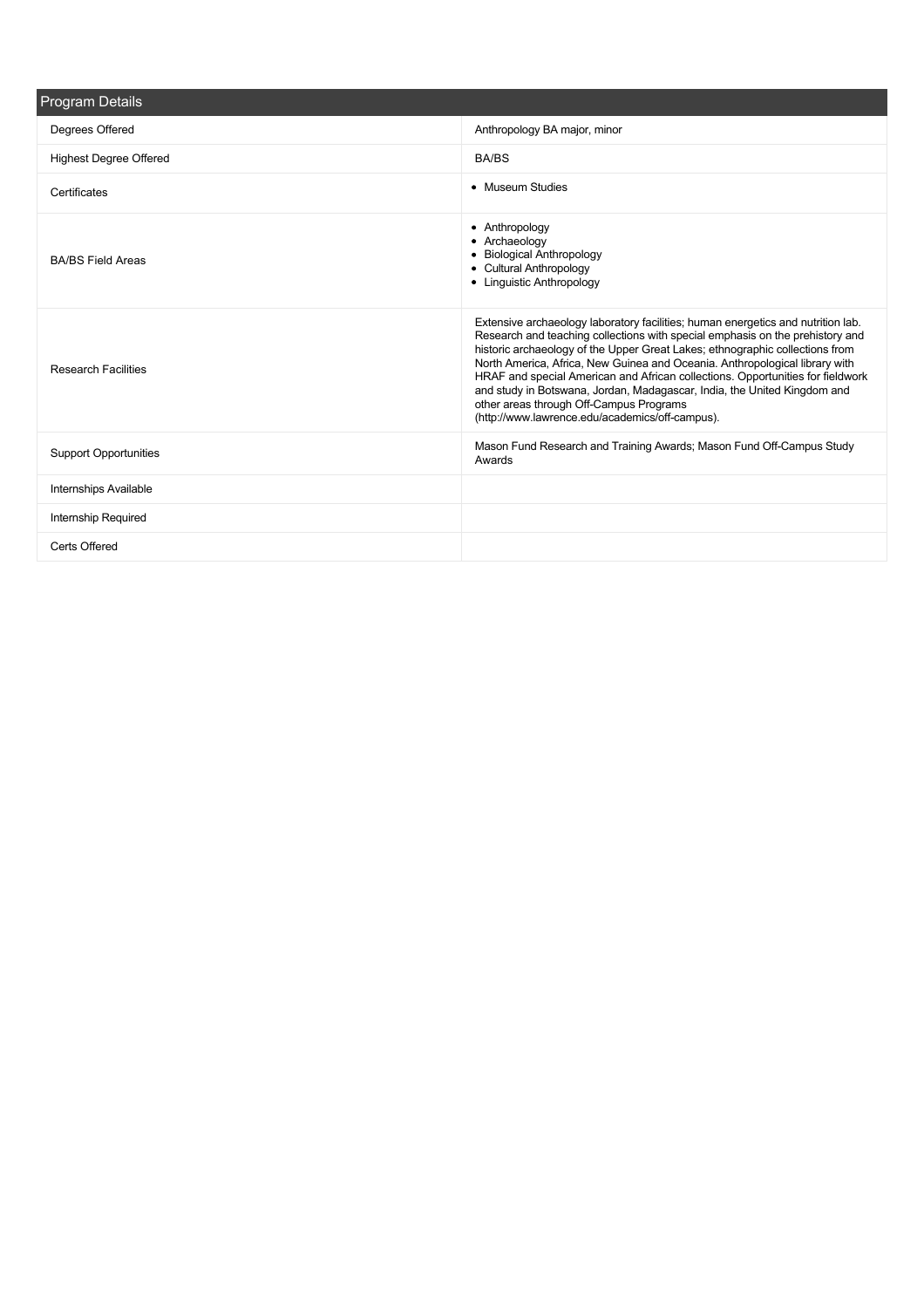| Statistical Information |                                                         |              |  |
|-------------------------|---------------------------------------------------------|--------------|--|
|                         | MA/MS Degrees Granted To Females                        | 0            |  |
|                         | PHD Degrees Granted To Males                            | 0            |  |
|                         | Number of New Grad Students                             | 0            |  |
|                         | BA/BS Degrees Granted To Males                          | $\mathbf{1}$ |  |
|                         | BA/BS DEGREES GRANTED TO FEMALES                        | 9            |  |
|                         | MA/MS Degrees Granted To Males                          | 0            |  |
| 2018-19                 | PHD Degrees Granted To Females                          | 0            |  |
|                         | AA/AS DEGREES GRANTED TO FEMALES                        | 0            |  |
|                         | AA/AS Degrees Granted To Males                          | 0            |  |
|                         | Number of Female Grad Students                          | 0            |  |
|                         | Number of Male Grad Students                            | 0            |  |
|                         | Percentage OF FULL-TIME GRAD STUDENTS receiving funding | 0            |  |
|                         | Number of Female Undergrad Students                     | 780          |  |
|                         | Number of Male Undergrad Students                       | 692          |  |
|                         | MA/MS Degrees Granted To Females                        | 0            |  |
|                         | PHD Degrees Granted To Males                            | 0            |  |
|                         | Number of New Grad Students                             | 0            |  |
|                         | BA/BS Degrees Granted To Males                          | 4            |  |
|                         | BA/BS DEGREES GRANTED TO FEMALES                        | 9            |  |
|                         | MA/MS Degrees Granted To Males                          | 0            |  |
| 2017-18                 | PHD Degrees Granted To Females                          | 0            |  |
|                         | AA/AS DEGREES GRANTED TO FEMALES                        | 0            |  |
|                         | AA/AS Degrees Granted To Males                          | 0            |  |
|                         | Number of Female Grad Students                          | 0            |  |
|                         | Number of Male Grad Students                            | 0            |  |
|                         | Percentage OF FULL-TIME GRAD STUDENTS receiving funding | 0            |  |
|                         | Number of Female Undergrad Students                     | 0            |  |
|                         | Number of Male Undergrad Students                       | $\pmb{0}$    |  |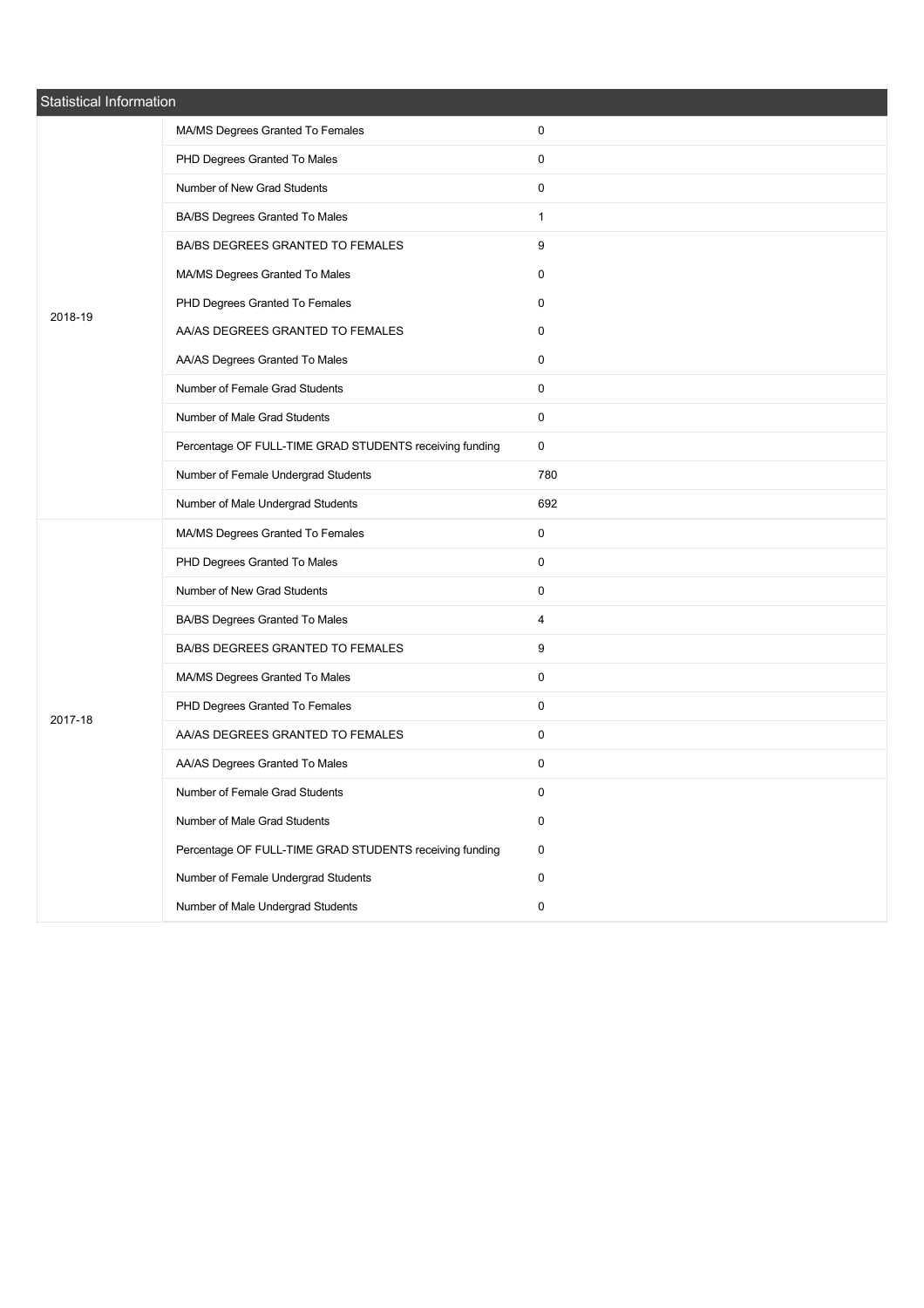|         | MA/MS Degrees Granted To Females                        | 0            |
|---------|---------------------------------------------------------|--------------|
|         | PHD Degrees Granted To Males                            | 0            |
|         | Number of New Grad Students                             | 0            |
|         | BA/BS Degrees Granted To Males                          | 4            |
|         | BA/BS DEGREES GRANTED TO FEMALES                        | 9            |
|         | MA/MS Degrees Granted To Males                          | 0            |
| 2016-17 | PHD Degrees Granted To Females                          | 0            |
|         | AA/AS DEGREES GRANTED TO FEMALES                        | 0            |
|         | AA/AS Degrees Granted To Males                          | 0            |
|         | Number of Female Grad Students                          | 0            |
|         | Number of Male Grad Students                            | 0            |
|         | Percentage OF FULL-TIME GRAD STUDENTS receiving funding | 0            |
|         | Number of Female Undergrad Students                     | 0            |
|         | Number of Male Undergrad Students                       | 0            |
|         | MA/MS Degrees Granted To Females                        | 0            |
|         | PHD Degrees Granted To Males                            | 0            |
|         | Number of New Grad Students                             | 0            |
|         | BA/BS Degrees Granted To Males                          | 5            |
|         | BA/BS DEGREES GRANTED TO FEMALES                        | 15           |
|         | MA/MS Degrees Granted To Males                          | 0            |
| 2015-16 | PHD Degrees Granted To Females                          | 0            |
|         | AA/AS DEGREES GRANTED TO FEMALES                        | 0            |
|         | AA/AS Degrees Granted To Males                          | 0            |
|         | Number of Female Grad Students                          | 0            |
|         | Number of Male Grad Students                            | 0            |
|         | Percentage OF FULL-TIME GRAD STUDENTS receiving funding | 0            |
|         | Number of Female Undergrad Students                     | 0            |
|         | Number of Male Undergrad Students                       | 0            |
|         | MA/MS Degrees Granted To Females                        | 0            |
|         | PHD Degrees Granted To Males                            | 0            |
|         | Number of New Grad Students                             | 0            |
|         | BA/BS Degrees Granted To Males                          | $\mathbf{1}$ |
|         | BA/BS DEGREES GRANTED TO FEMALES                        | 7            |
|         | MA/MS Degrees Granted To Males                          | 0            |
|         | PHD Degrees Granted To Females                          | 0            |
| 2014-15 | AA/AS DEGREES GRANTED TO FEMALES                        | 0            |
|         | AA/AS Degrees Granted To Males                          | 0            |
|         | Number of Female Grad Students                          | 0            |
|         | Number of Male Grad Students                            | 0            |
|         | Percentage OF FULL-TIME GRAD STUDENTS receiving funding | 0            |
|         | Number of Female Undergrad Students                     | 0            |
|         | Number of Male Undergrad Students                       | 0            |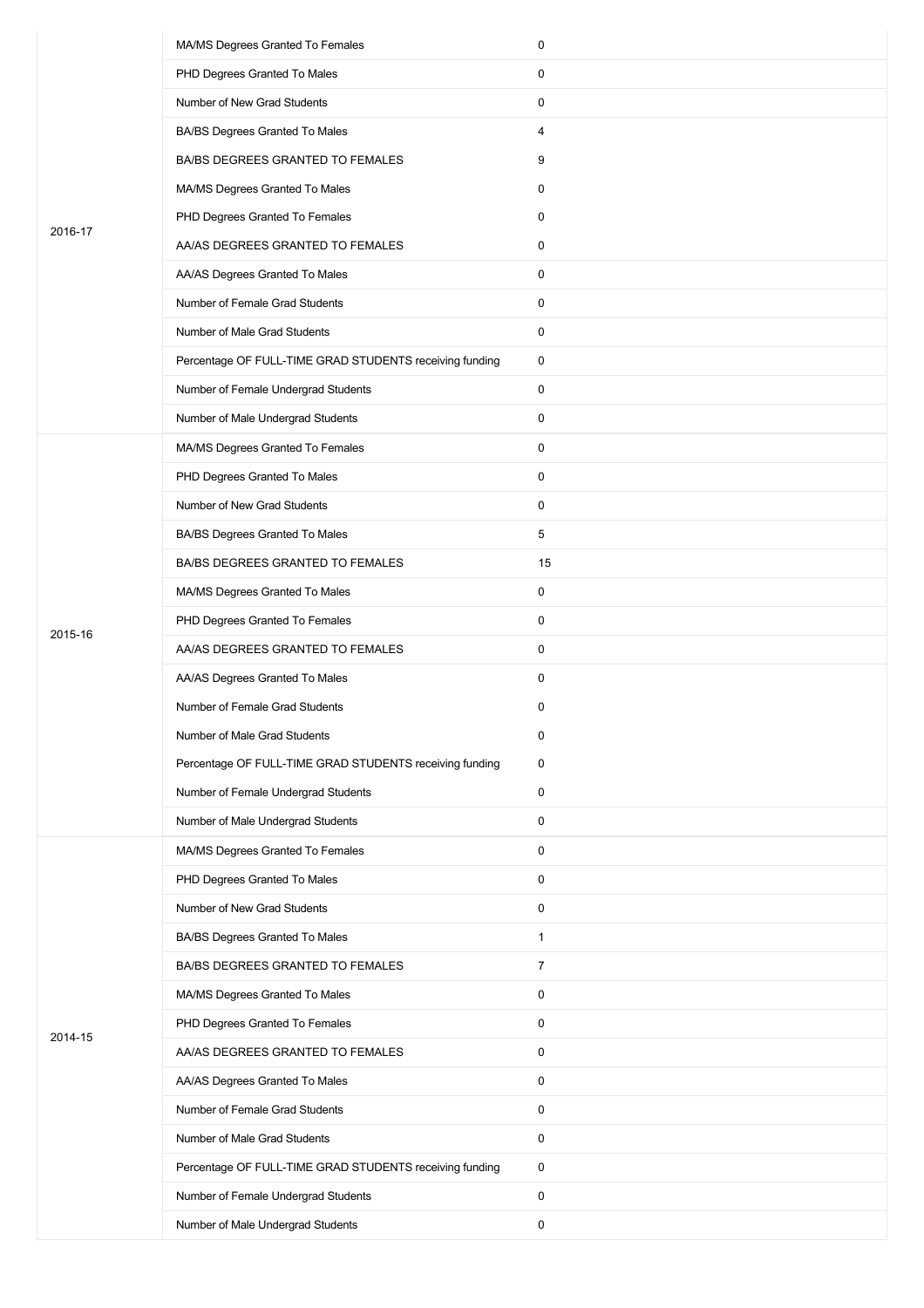|         | MA/MS Degrees Granted To Females                        | 0              |
|---------|---------------------------------------------------------|----------------|
|         | PHD Degrees Granted To Males                            | 0              |
|         | Number of New Grad Students                             | 0              |
|         | BA/BS Degrees Granted To Males                          | $\overline{2}$ |
|         | BA/BS DEGREES GRANTED TO FEMALES                        | 16             |
|         | MA/MS Degrees Granted To Males                          | 0              |
|         | PHD Degrees Granted To Females                          | 0              |
| 2013-14 | AA/AS DEGREES GRANTED TO FEMALES                        | 0              |
|         | AA/AS Degrees Granted To Males                          | 0              |
|         | Number of Female Grad Students                          | 0              |
|         | Number of Male Grad Students                            | 0              |
|         | Percentage OF FULL-TIME GRAD STUDENTS receiving funding | 0              |
|         | Number of Female Undergrad Students                     | 0              |
|         | Number of Male Undergrad Students                       | 0              |
|         | MA/MS Degrees Granted To Females                        | 0              |
|         | PHD Degrees Granted To Males                            | 0              |
|         | Number of New Grad Students                             | 0              |
|         | BA/BS Degrees Granted To Males                          | 6              |
|         | BA/BS DEGREES GRANTED TO FEMALES                        | 9              |
|         | MA/MS Degrees Granted To Males                          | 0              |
|         | PHD Degrees Granted To Females                          | 0              |
| 2012-13 | AA/AS DEGREES GRANTED TO FEMALES                        | 0              |
|         | AA/AS Degrees Granted To Males                          | 0              |
|         | Number of Female Grad Students                          | 0              |
|         | Number of Male Grad Students                            | 0              |
|         | Percentage OF FULL-TIME GRAD STUDENTS receiving funding | 0              |
|         | Number of Female Undergrad Students                     | $\mathbf 0$    |
|         | Number of Male Undergrad Students                       | 0              |
|         | MA/MS Degrees Granted To Females                        | 0              |
|         | PHD Degrees Granted To Males                            | 0              |
|         | Number of New Grad Students                             | 0              |
|         | BA/BS Degrees Granted To Males                          | $\mathbf{1}$   |
|         | BA/BS DEGREES GRANTED TO FEMALES                        | 14             |
|         | MA/MS Degrees Granted To Males                          | 0              |
|         | PHD Degrees Granted To Females                          | 0              |
| 2011-12 | AA/AS DEGREES GRANTED TO FEMALES                        | 0              |
|         | AA/AS Degrees Granted To Males                          | 0              |
|         | Number of Female Grad Students                          | 0              |
|         | Number of Male Grad Students                            | 0              |
|         | Percentage OF FULL-TIME GRAD STUDENTS receiving funding | 0              |
|         | Number of Female Undergrad Students                     | 0              |
|         | Number of Male Undergrad Students                       | 0              |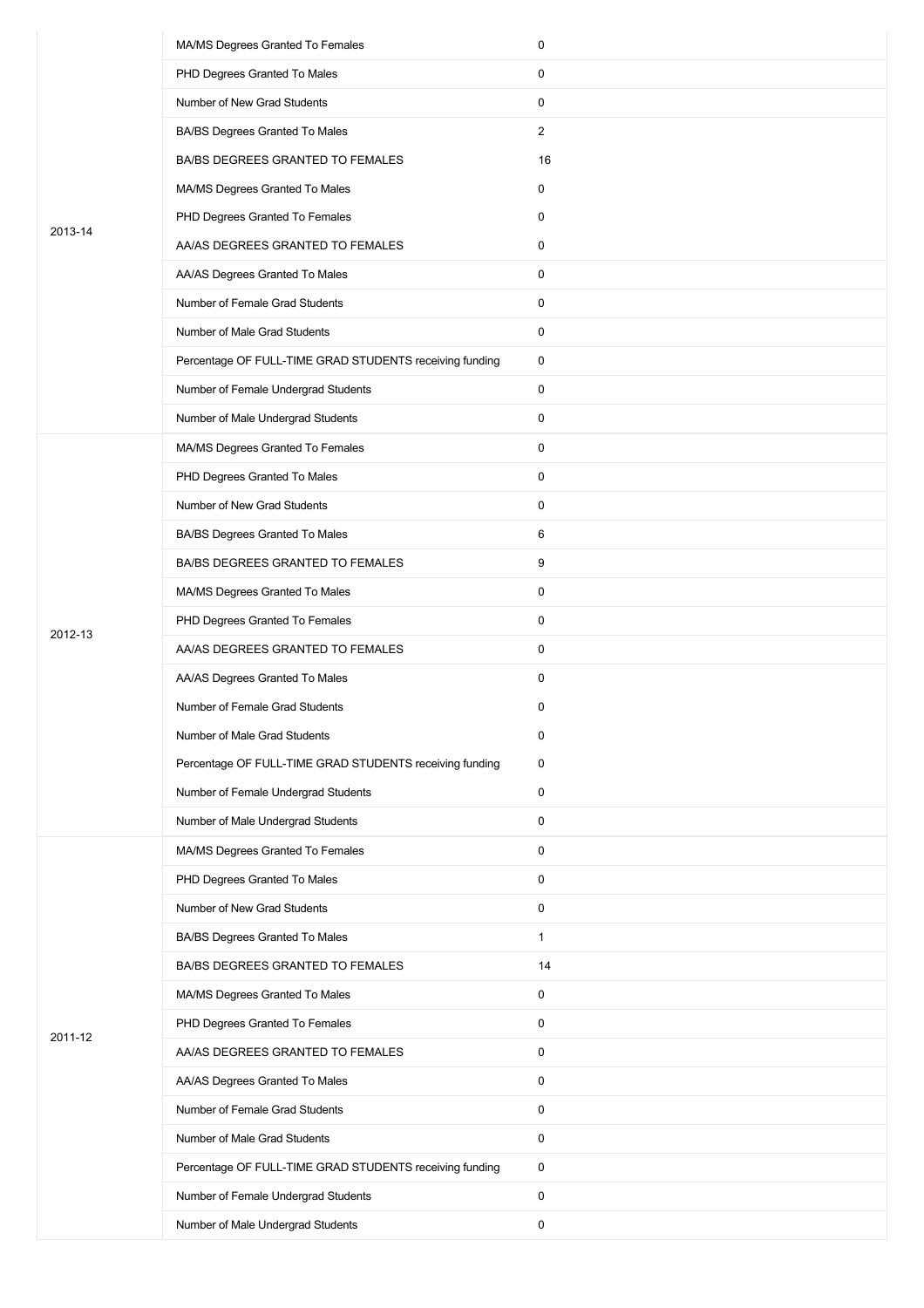| 2010-11 | BA/BS Degrees Granted To Males   |  |
|---------|----------------------------------|--|
|         | BA/BS DEGREES GRANTED TO FEMALES |  |